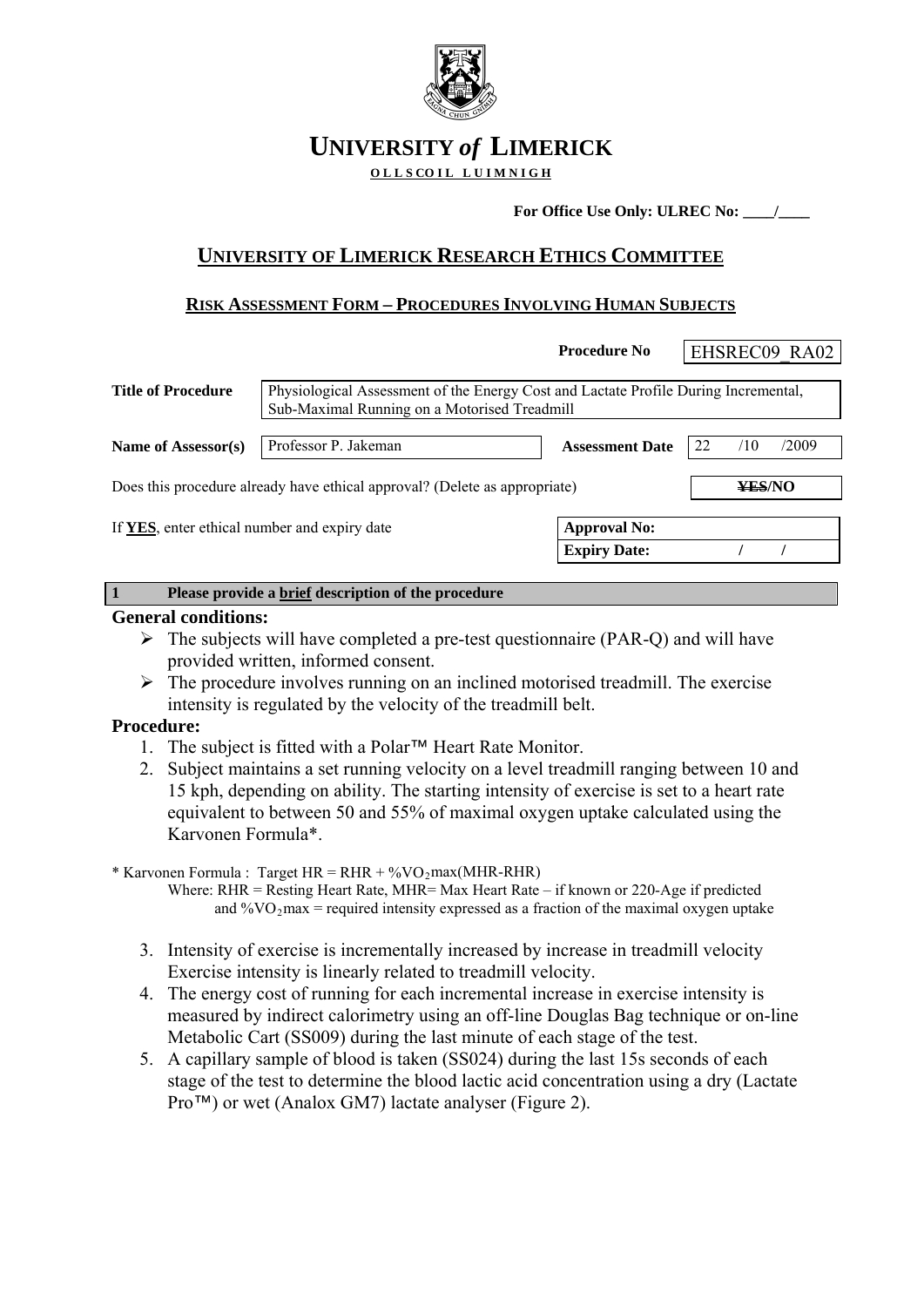

- 6. The test is terminated when the blood lactic acid concentration exceeds 4mmol/l.
- 7. The test may be terminated an earlier stage should the subject show undue signs of stress or exceed a heart rate >=90% of maximal oxygen uptake as predicted from the Karvonen Formula.



#### **5 Action to be taken in the event of an foreseeable emergency**

Please provide a clear statement of appropriate action including contact names and telephone numbers.

- 1. Stop the procedure. Position the subject to prevent self-injury.
- 2. Raise the subject's lower limbs to improve blood flow and counteract the vasovagal influence. Should the subject fail to respond **summon help immediately**.
- 3. Check vital signs airways, breathing and circulation (ABC)
- 4. If required attempt CPR
- 5. Contact telephone numbers:
	- a. During normal working hours 9am-5pm, use lab phone to contact the Student Health Centre on **2534**
	- b. Outside of normal working hours, or if the Student Health Centre number is engaged/busy, use the laboratory phone to dial **3333** for UL security personnel who will then contact the ambulance service.

When contacting the above clearly state:

**Location** : Project Laboratory (PG052), Sports Building. Phone number Extn. **2856 Incident**: Subject collapse during treadmill exercise.

## **6 Level of supervision required for procedure**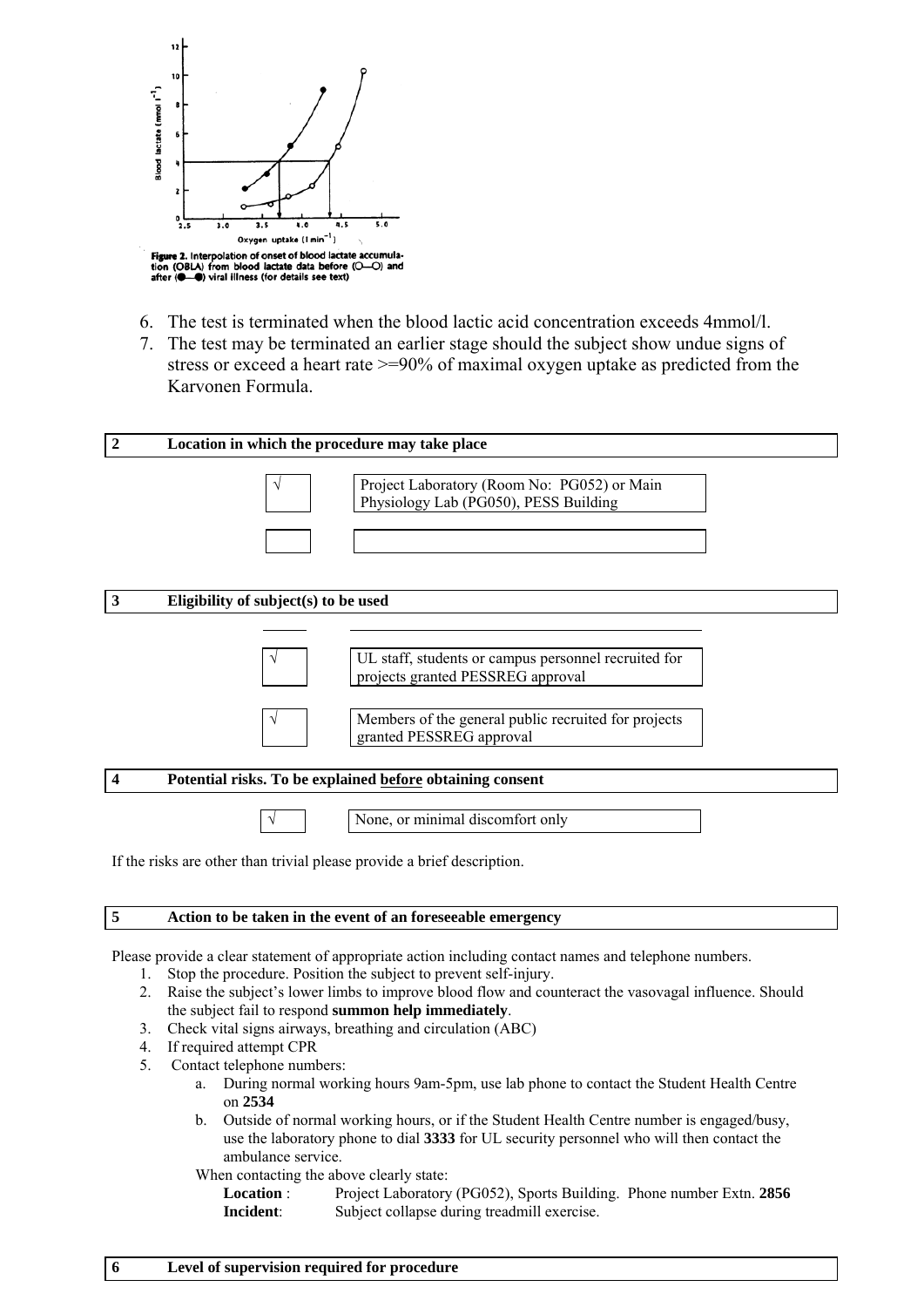

√ Faculty staff, post-graduate or undergraduate researcher trained to level of supervision required by principal researcher of PESSREG approved study.

#### **7 Other documentation required for this assessment ?**



√ Informed consent relating to PESSREG approved project using this procedure.

√ Pre-test subject questionnaire (PAR-Q)